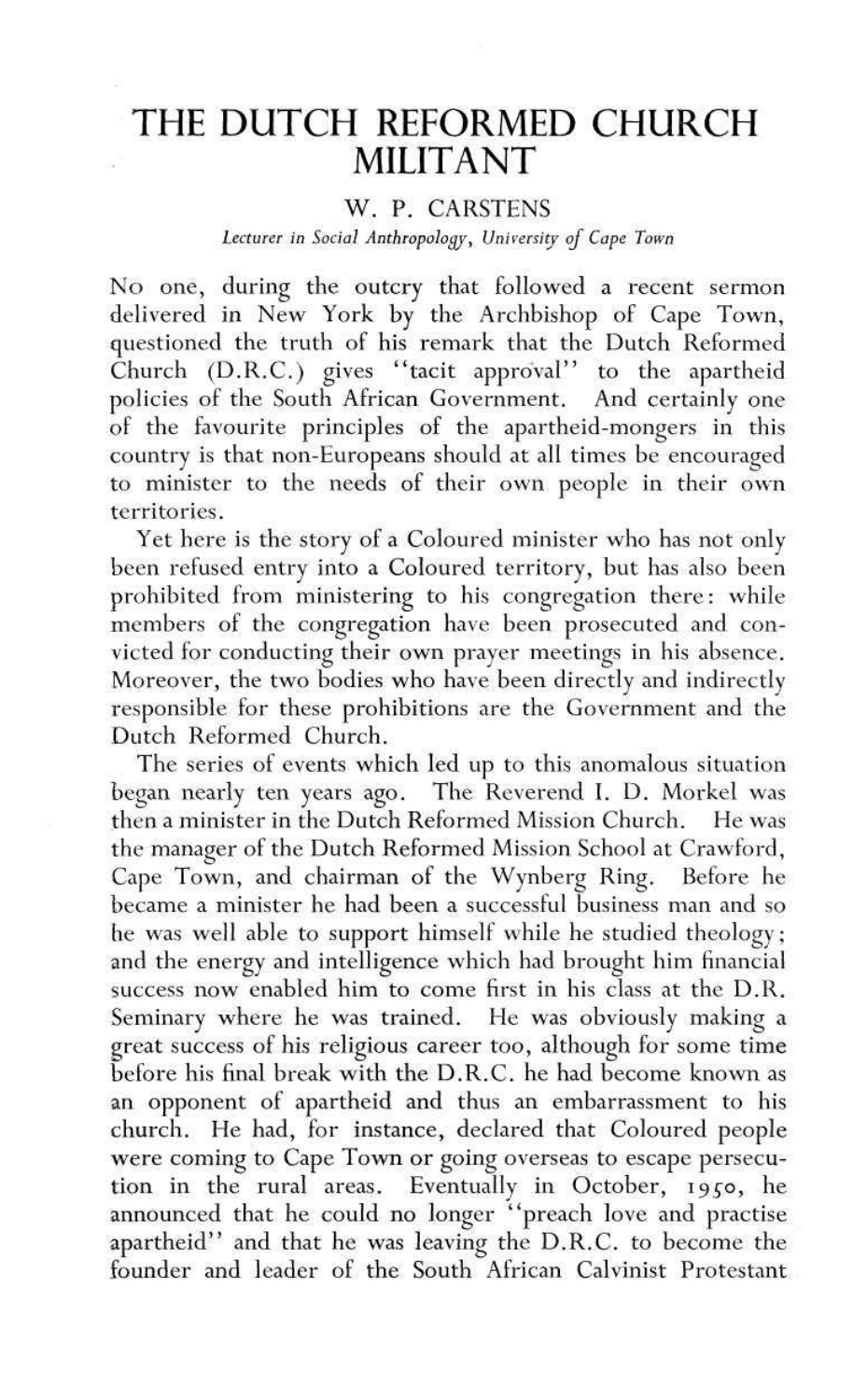Church (C.P.C.) which, although it naturally has a large majority of Coloured members, does not in any way practise •discrimination on the grounds of colour.

We should point out here just how the D.R.C. does practise segregation. It was only during the latter half of the nineteenth century that this church began to carry out mission work amongst the Coloured people to any appreciable extent. Once this work was established, however, it became evident that Europeans might have to be joined by large numbers of non-Europeans come to worship under the same roof and even to sit on the same benches as they did. It was not long before a minority group began agitating for a separation, and the Synod of 18£7, as a sop to the "weakness of some members", made provision for the congregation "assembled or to be assembled from among the Heathen to enjoy its religious privileges in a separate building". In 1881, the Dutch Reformed Mission Church was established, and today all non-European members belong to this branch. The Mission Church has separate ministers, both European and non-European, who are all distinguished by the title *Eerwaarde* and who receive a much lower salary than their colleagues, the *Dominees,* of the main church. It also has, of course, separate congregations, buildings and church organizations. It has the right to form its own synods, but owing to the poverty of its congregations it is financially dependent to a considerable degree on *die Moeder Kerk.* (the Mother Church).

Mr Morkel's new church flourished, and five years after its inception, had grown to six branches with four ministers and over 2,000 members. Today there are about 13,000 members, not confined to Cape Town and the Peninsula. In that part of the North-Western Cape known as Little Namaqualand there are several Coloured Reserves, and in one of these, Komaggas, the Calvinist Protestant Church was welcomed with particular enthusiasm, although it was not until 19^6 that they asked Mr Morkel to visit them. On December 8 he held a service in the open, and nearly a third of the entire population of the Reserve attended, while only 26 people were at the service in the D.R.C.

 $\begin{array}{ccc}\n & + & + \\
\text{Mission work was begun around Komaggas by the London}\n \end{array}$ Mission work was begun around Komaggas by the London Missionary Society in 1810, but in 1840 they handed over their work to the Rhenish Missionaries.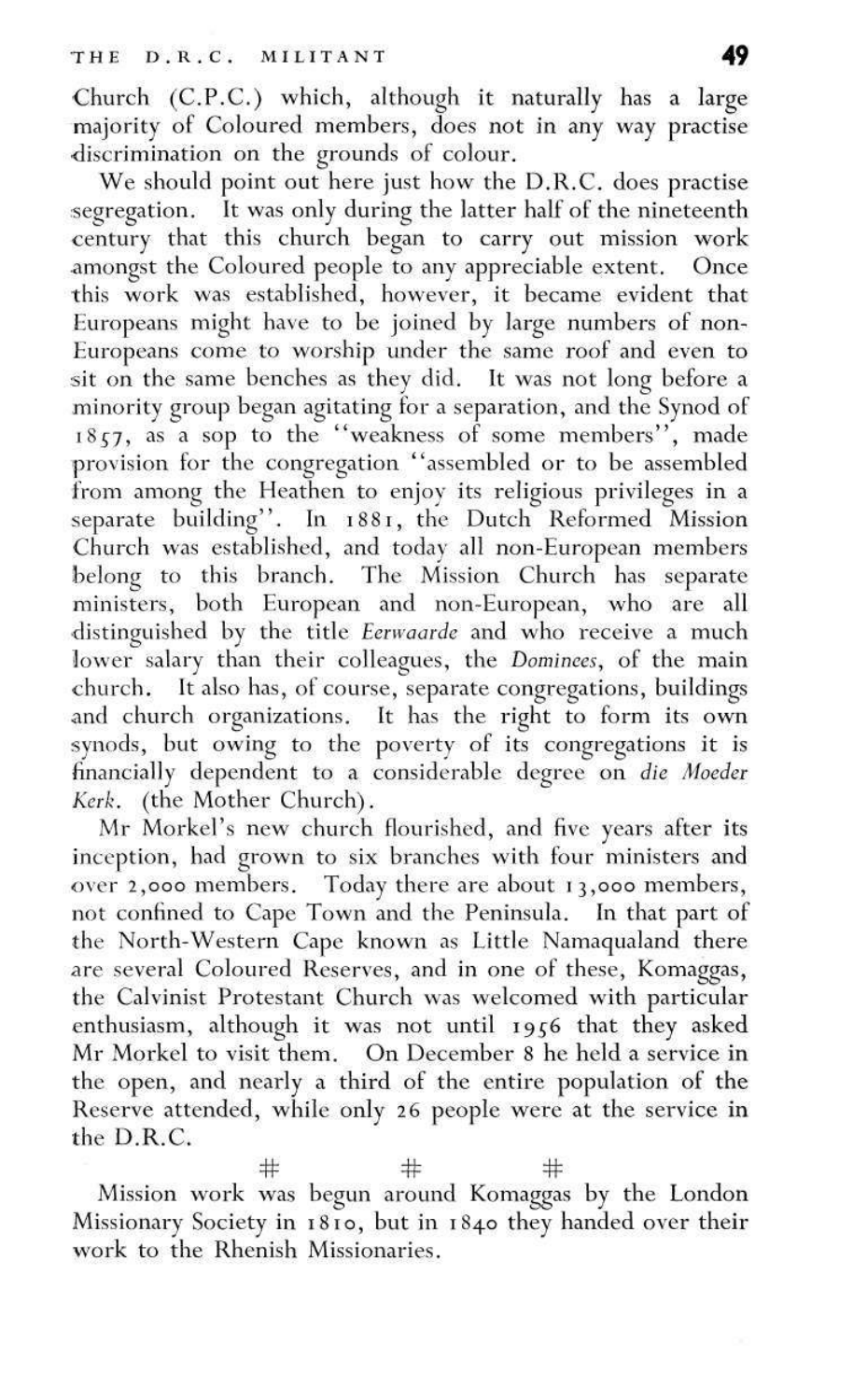From 1843 to 1912 the community enjoyed a considerable degree of independence. It was administered by a *Kaad*  (council) elected by the men and presided over by the missionary, without whose concurrence no decision was valid. Two or three elders of the Church also held positions on the *Kaad.* 

This alliance between the Church and the community always operated extremely efficiently since the missionary was an integrated member of the society. In fact, one of the early missionaries, the Rev. J. H. Schmelen, married a "pious. Hottentot woman".

This alliance, however, came to an end in 1912 when the Mission Stations and Communal Reserves Act of 1909 was first applied—one section of the Act abolished the secular authority of the missionaries.

In terms of the Act also the Raad was superseded by a Board of Management consisting of nine members and a Chairman. Six of the members are elected by the male registered occupiers. The other three are appointed by the Commissioner for Coloured affairs, one of them on the recommendation of the missionary. The Chairman, who has a deliberative as well as a casting vote, is an official of the Division of Coloured Affairs and is appointed and paid by the Government.

In the light of subsequent events it is necessary to emphasize here that at least four votes are inevitably cast in favour of government policy. If an Issue frowned upon by the Government should arise, only one of the elected members would have to be in favour of it for it to fail, for the Chairman would undoubtedly use his casting vote against it.

The Rhenish Mission Society continued its work in Komaggas until 1936; for its last few years it experienced great difficulty in getting funds from its headquarters in Germany, and it was not easy either, under the Nazi regime, to find young men willing or able to go as missionaries to Africa. Thus it was forced to give up its work in Namaqualand, and its place was taken by the Dutch Reformed Mission Church.

This church had been assisting the Rhenish missionaries for nearly twenty-five years, but it had never been popular at Komaggas, and only a section of the community were in favour of its taking over the religious jurisdiction of the Reserve. Some of the inhabitants would perhaps have preferred at that time an Anglican missionary—a deputation of ten elders from Komaggas was once sent to an English Rector in Namaqualand There is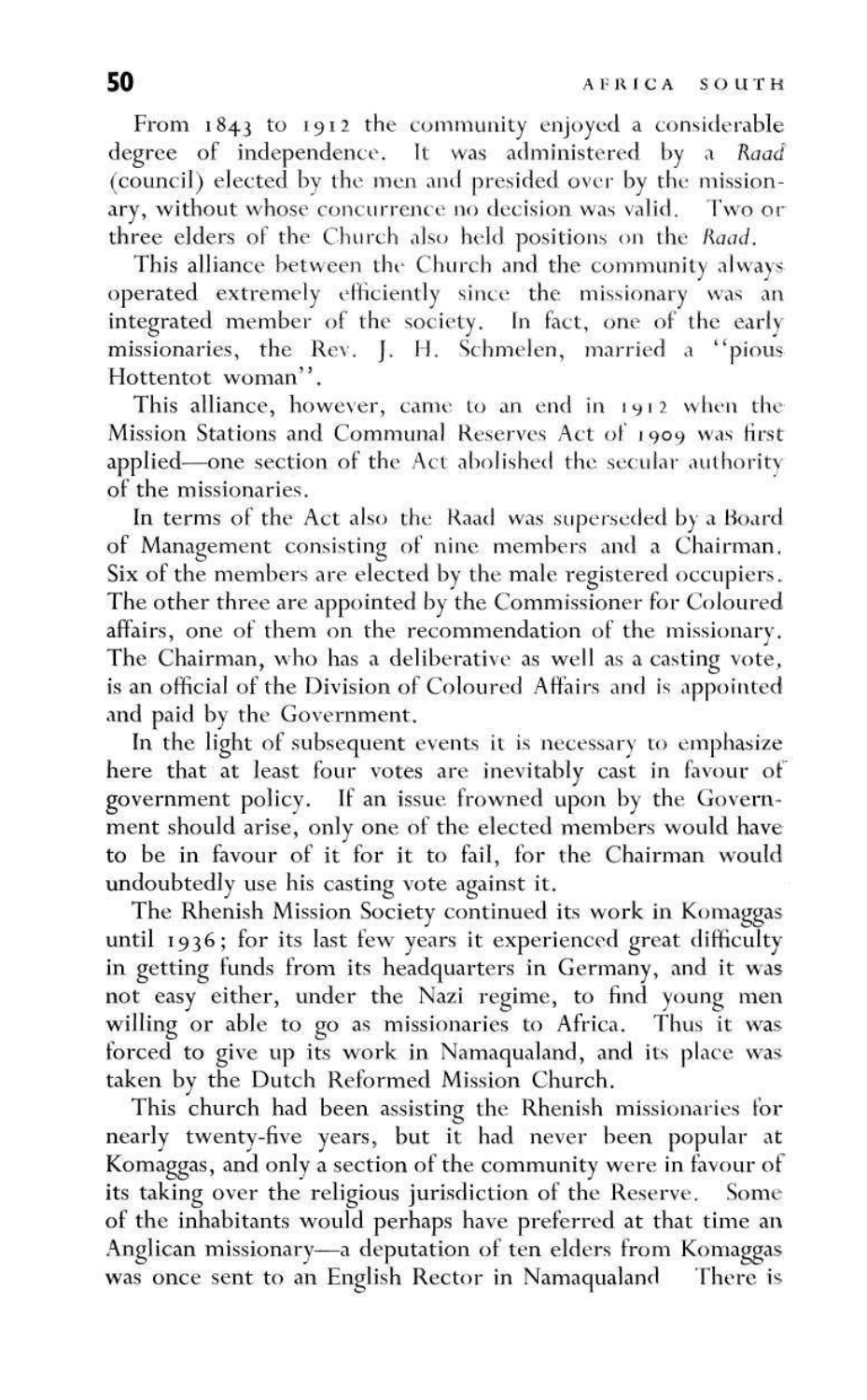also a small Roman Catholic group in the Reserve, and they, like the Anglicans, have in the past always been ministered to by their own priests

**# # #** 

The Calvinist Protestant Church can be said to have taken the community by storm. During the first fourteen months after Mr Morkel was invited to Komaggas, 256 children were baptised and 90 young people confirmed. There are now about 600 confirmed members and a large number of baptised members who have not yet been confirmed. On May  $5, 1957,$  a petition containing more than 700 signatures was presented to Dr I. D. du Plessis (Commissioner for Coloured Affairs) asking for permission to aquire land on which to erect a church,

The request was refused,

Mr Morkel and his congregation at Komaggas continued in their pleas and were always assured by Dr du Plessis that he was prepared to treat their case sympathetically and that after the passing of new regulations in October everything would be settled to their satisfaction.

And on October 25, 1957, the Minister of the Interior did issue these regulations. Regulation 88, sub-regulation (i) lays down that:

"Any person who, without the approval of the Commissioner or the magistrate of the area concerned,

*(a)* Holds, presides at or addresses any meeting, gathering or assembly at which more than five persons in the area under the control of the Board of Management are present at any one time; or *(b)* Permits any such meeting, gathering or assembly to be held in his house or on other premises or land under his control, shall be guilty of an offence."

Sub-regulation (ii), however, does make it possible for more than five persons to gather, without permission, for events such as funerals, weddings, political meetings presided over by M.P.'s and religious services held by the established church or churches in the area, etc.

The Anglican, the Roman Catholic and the Calvinist Protestant Churches now had to obtain permission before they could minister to more than five of their congregation at one time here in fact was a virtual ban on all religious services or meetings held by any denomination other than the Dutch Reformed, for, of course, no such permission has been forthcoming.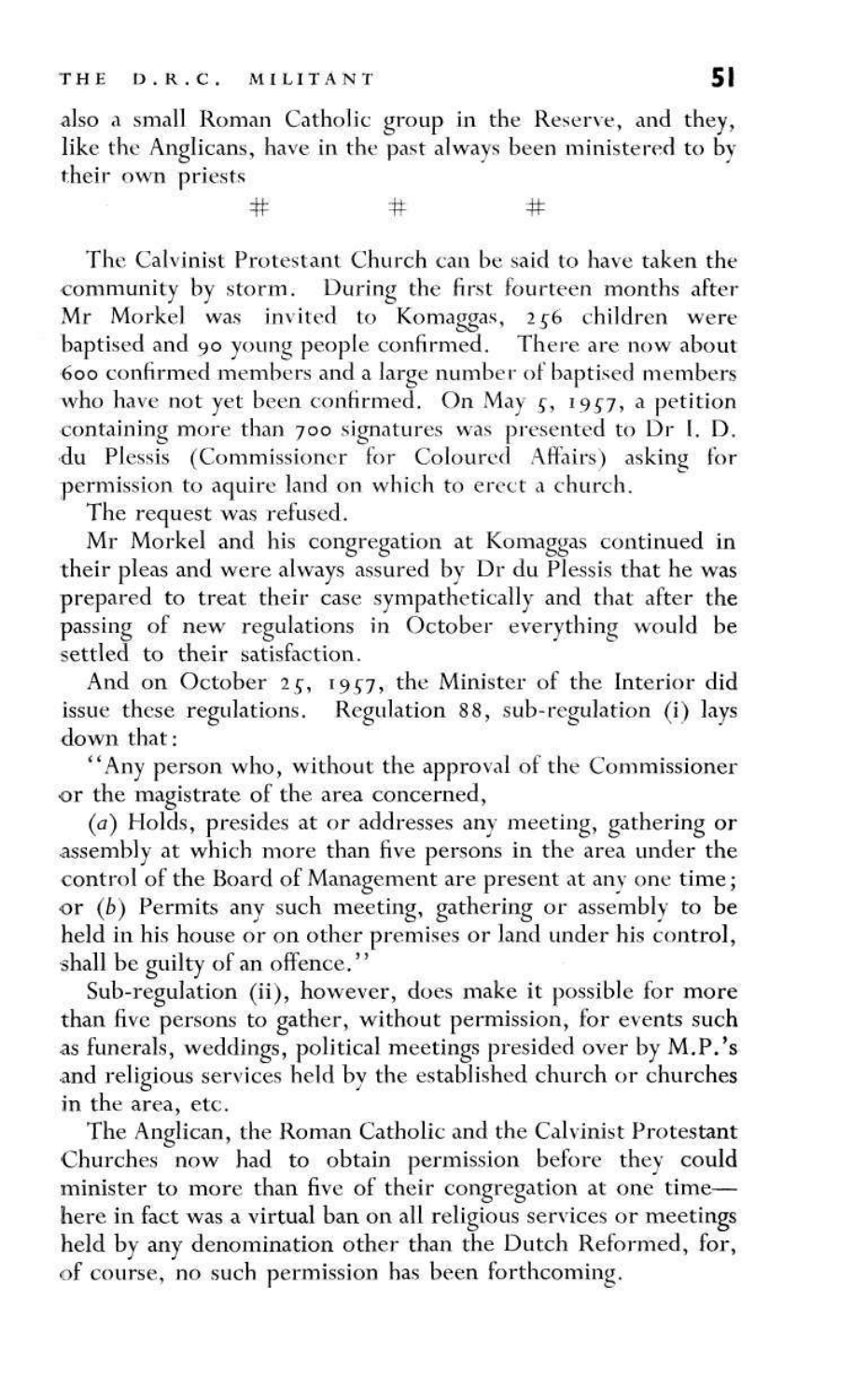So much for Dr du Plessis' assurances!

What followed the passing of these regulations? The first prosecution took place on March 7, 1958. Three members of the Calvinist Protestant Church were found guilty of holding a meeting of more than five persons in the Komaggas Reserve. At the meeting a prayer was said, a hymn sung and a short sermon was delivered. The three men were fined  $\mathfrak{L}_3$  each, suspended for three years.

Mr Morkel then applied for permission just to send four ministers to spend eight days in the Reserves of Komaggas and Concordia (which also has a small C.P.C. congregation) from April 16 to 23. On April 17 he was finally told that permission would be granted to only one minister to work for only one day in each Reserve. This was a pitifully inadequate concession, but it was accepted. The minister and an elder who accompanied him arrived the night before at Komaggas and were welcomed by 700 people. Before dawn the next day about 600 people were waiting for the first service. They had walked miles to be there; many had children on their backs. The minister had to attend 40 baptisms, officiate at confirmations and confirmation classes, a Church Council meeting, a woman's auxiliary meeting, hold two full services, one with communion, and travel many miles visiting the sick and the aged. His day began at 4.30 a.m. and ended late at night.

On July 2, 1958, two more persons were convicted of contravening the regulations. Johannes Damon lent some land to Martha Regons and she, with a prayer book in her hand, conducted a short service attended by about twenty-five people. They were cautioned and discharged by the magistrate, but they intend to appeal against their conviction.

In a neighbouring Reserve also under the religious jurisdiction of the D.R. Church, the Roman Catholic and Anglican congregations were threatened with prosecution if they continued to hold services without permission. Although their priests have applied for permission, it has not yet been granted. It is significant that prosecutions and threats have been made only in Mission Stations and Reserves under the religious jurisdiction of the D.R.C.

A good deal of publicity was given to these incidents in the press, and Dr du Plessis made a statement explaining his refusal of permission. He declared that he had followed the "essentially democratic course of letting the people choose for them